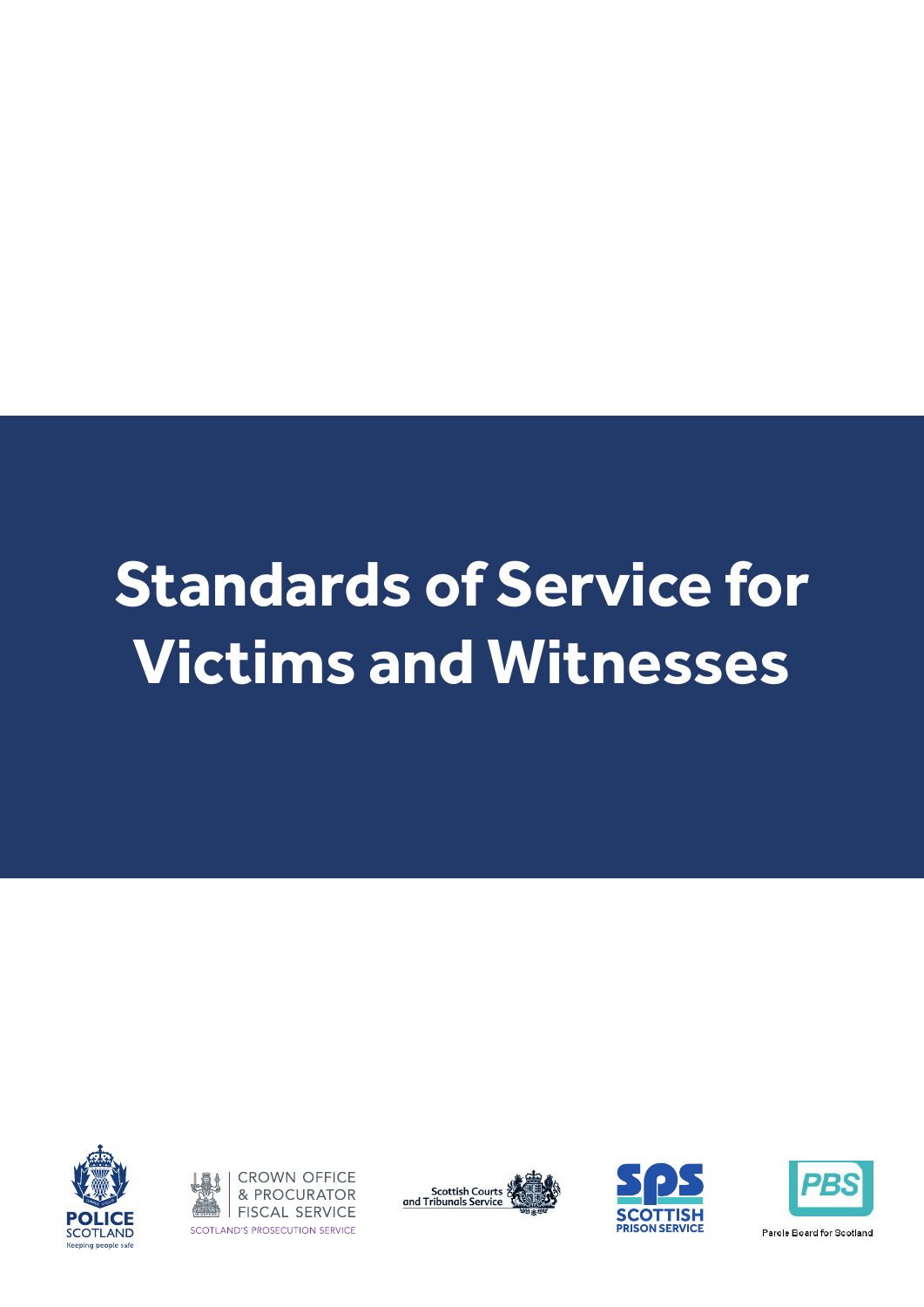#### **Preface**

This document has been prepared by Police Scotland, the Crown Office and Procurator Fiscal Service, the Scottish Courts and Tribunals Service, the Scottish Prison Service and the Parole Board for Scotland working in partnership.

Section 2 of the Victims and Witnesses (Scotland) Act 2014 requires Police Scotland, the Crown Office and Procurator Fiscal Service, the Scottish Courts and Tribunals Service, the Scottish Prison Service and the Parole Board for Scotland to set and publish standards of service for victims and witnesses. These standards are set out in this document.

All of our standards will be monitored, reviewed and reported on annually.

#### **Contents**

|                                                                                | Page |
|--------------------------------------------------------------------------------|------|
| <b>Introduction</b>                                                            | 3    |
| <b>Victims Map</b>                                                             | 4    |
| <b>Common Standards</b>                                                        | 6    |
| Standards of Service - Police Scotland                                         | 6    |
| Standards of Service – Crown Office and Procurator Fiscal Service              | 7    |
| Standards of Service – the Scottish Courts and Tribunals Service               | 7    |
| Standards of Service – Scottish Prison Service                                 | 8    |
| Standards of Service - Parole Board for Scotland                               | 9    |
| What to do if you are not happy with our standard of service – How to complain | 10   |
| Taking the matter further – the Scottish Public Services Ombudsman             | 11   |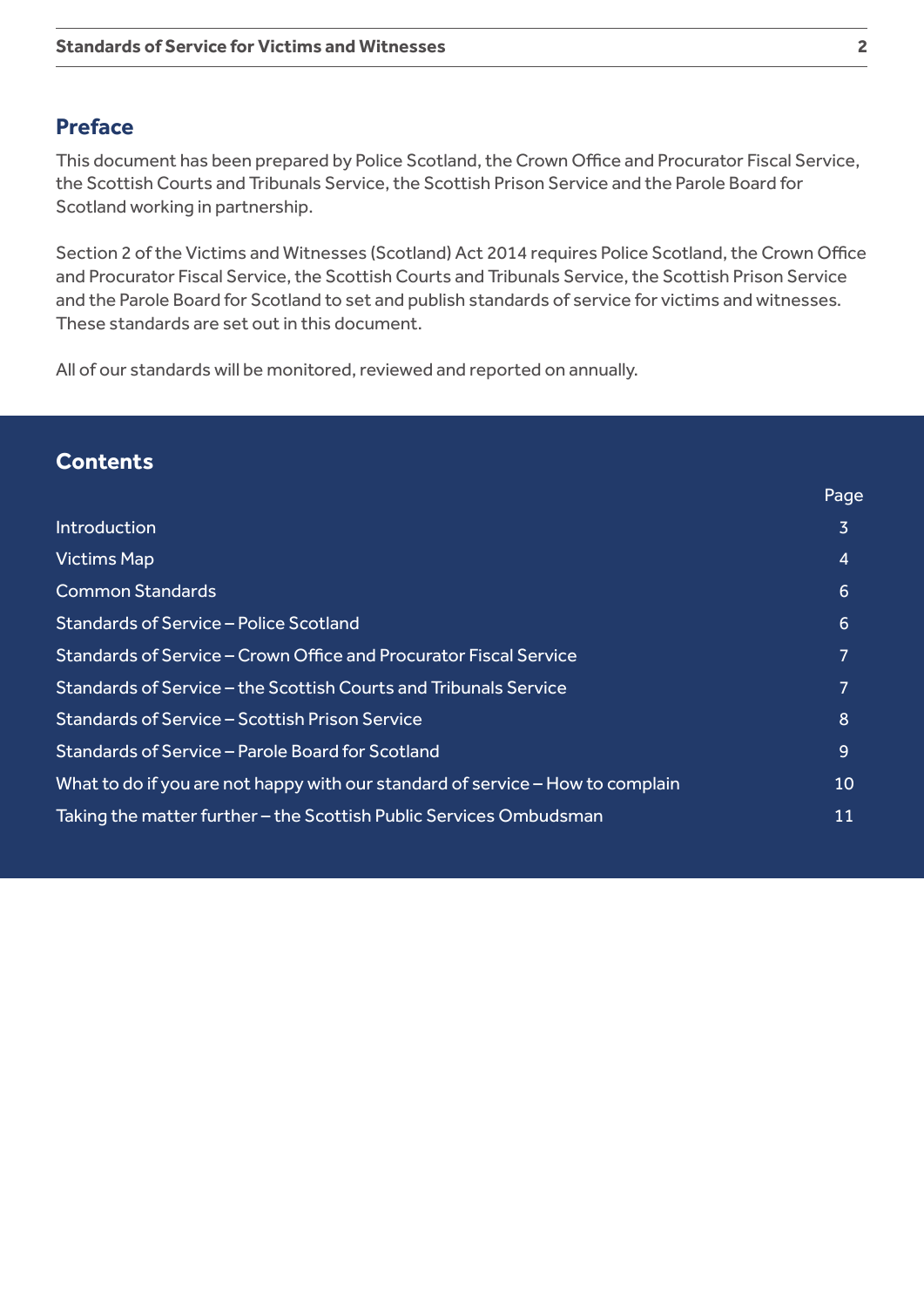### **Introduction**

There can be no justice without victims and witnesses who stand up to crime, report crime to the police and who give evidence in court when necessary. It is essential for the Scottish criminal justice system to support and protect those who are victims and witnesses, to make sure that you have access to the information you need, that you are treated fairly, and that you are supported in making your voice heard. You are at the heart of our justice system.

If you have been the victim of, or witnessed a crime, you may have contact with a number of different organisations and people who work in the Scottish criminal justice system. Some of these organisations and people will provide a service directly to you, such as the provision of information or support, and others will have contact with you because of your involvement in the court case.

This document explains what you can expect to happen at each stage of the criminal justice process, the standards of service you can expect, and who you can contact for help or advice.

The Standards of Service are based on the main principles of the Act, set out in Section 1. These are:

- That a victim or witness should be able to obtain information about what is happening in the investigation or proceedings;
- That the safety of a victim or witness should be ensured during and after the investigation and proceedings;
- That a victim or witness should have access to appropriate support during and after the investigation and proceedings; and
- That, in so far as it would be appropriate to do so, a victim or witness should be able to participate effectively in the investigation and proceedings.

In relation to obtaining information you can also expect that:

- You should have access to relevant information at an early stage and at appropriate points in the process. This should include information on procedures, your role in them (if any), reports on progress (giving an explanation of any delays) and outcomes of criminal proceedings, and where, if possible, you can get further information and assistance;
- You should be able to understand the information that is given to you. The language should be easy to understand and the information should be available in alternative languages or formats if required; and
- You should be told who to contact if you want to discuss the information that has been provided and anything you do not understand will be explained to you.

Your personal information will be protected at all times. Where it is necessary to share that information with other agencies, this will be done lawfully and in a safe and secure manner.

# **What happens at each stage of the criminal justice process**

Police Scotland, the Crown Office and Procurator Fiscal Service, the Scottish Courts and Tribunals Service, the Scottish Prison Service and the Parole Board for Scotland each play a part in the overall justice process.

The following flowchart sets out what you can expect from each organisation at each stage of the process if you are a victim of crime.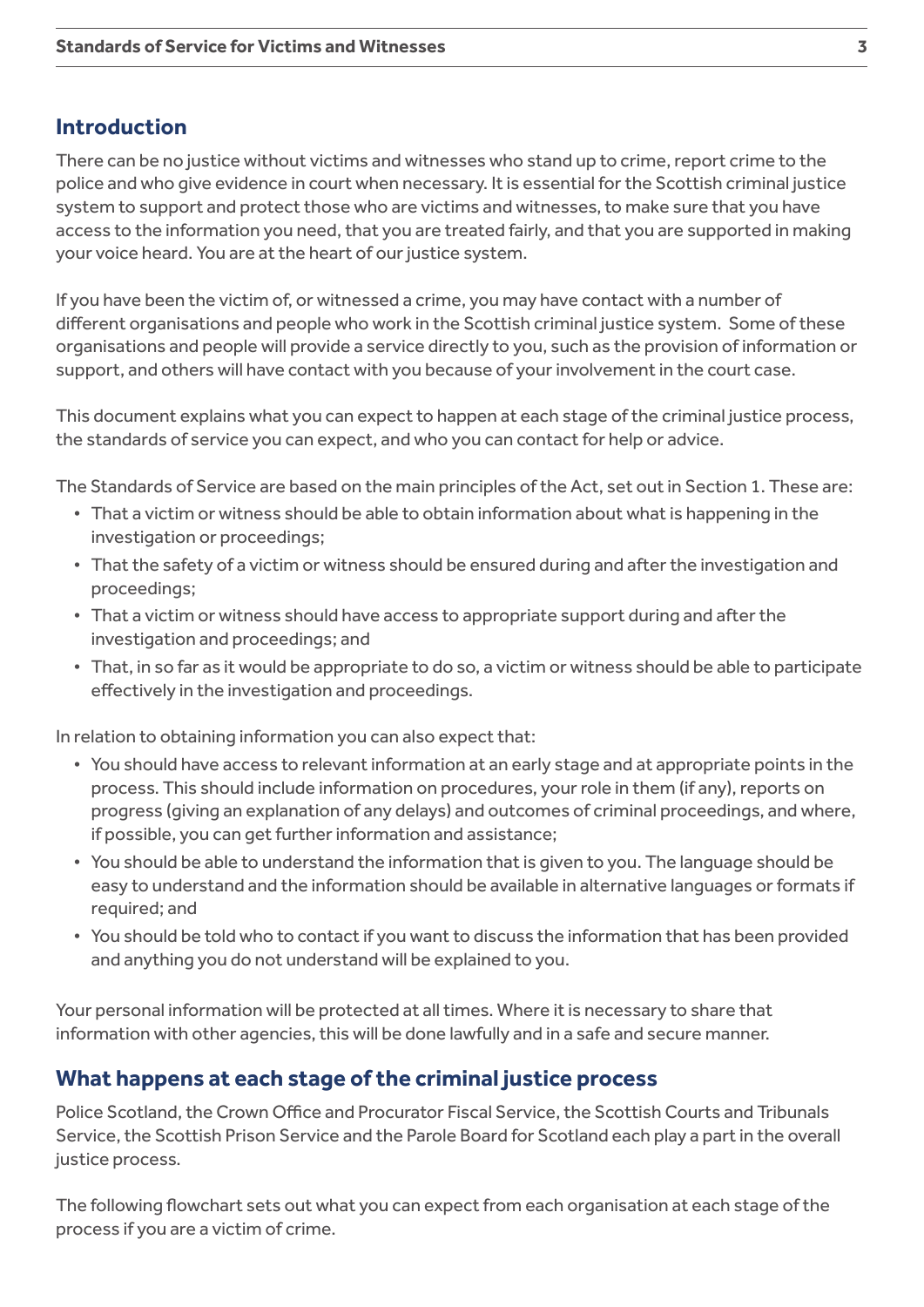**Standards of Service for Victims and Witnesses 4**



to contact the Procurator Fiscal to obtain the date of the Trial.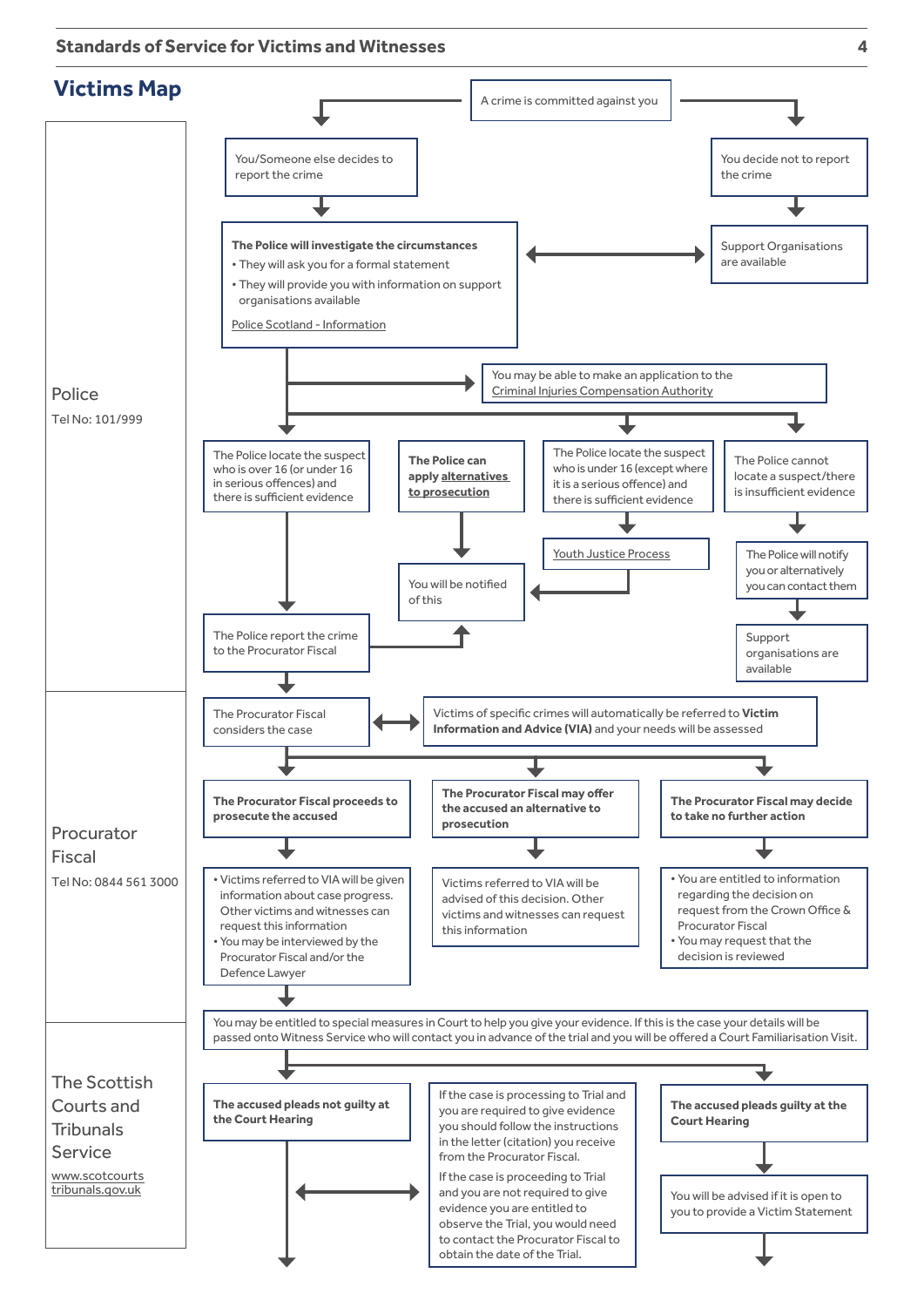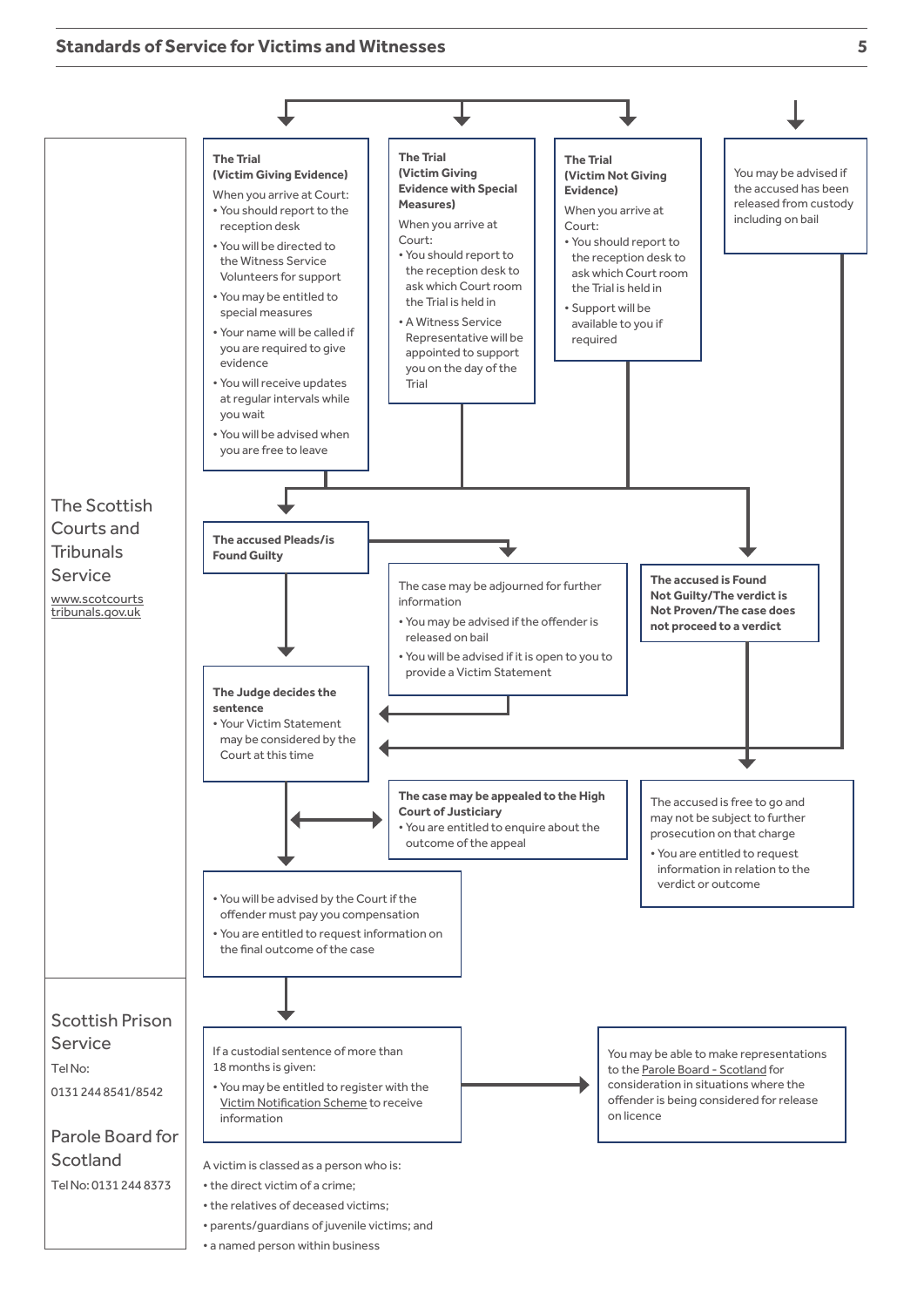Further information on being a witness can be found at the Witnesses in Scotland website: **[http://www.witnessesinscotland.com/wis/CCC\\_FirstPage.jsp](http://www.witnessesinscotland.com/wis/CCC_FirstPage.jsp)**

#### **The common standards of service you can expect from us**

Being a victim of crime, or witnessing a crime, can be a very upsetting and difficult experience. We each appreciate this, and we will all:

- Ensure you have fair and equal access to services throughout and are treated with dignity and respect at all times regardless of background, age, disability, gender, gender reassignment, race, nationality, religion, belief or sexual orientation. Where required, additional support will be provided and any reasonable adjustments made to ensure that you have access to information and support services;
- Work together and in partnership with victim and witness support organisations to ensure you are provided with the best service possible; and
- We will each ensure that we comply with our respective Complaints Policies details of which are found below.

| <b>Organisation</b>    | <b>Standards</b>                                                                                                                                                                                                                                                                                                                                                                                                                                                                                                                                                                                                                                                                        |
|------------------------|-----------------------------------------------------------------------------------------------------------------------------------------------------------------------------------------------------------------------------------------------------------------------------------------------------------------------------------------------------------------------------------------------------------------------------------------------------------------------------------------------------------------------------------------------------------------------------------------------------------------------------------------------------------------------------------------|
| <b>Police Scotland</b> | • We will discuss with you how you will be kept informed of<br>progress in your case; we will also explain how we will deal with<br>your case and what we may ask you to do to help us;<br>• If you are a victim or witness, a person who has given a statement<br>in relation to a crime or a family member of a victim who has died<br>as a result of a crime, you can make a request for information.<br>When they receive your application, Police Scotland will respond<br>within 40 days. For more detail on what information can be<br>requested, and how to apply; please go to<br>www.scotland.police.uk/access-to-information/<br>the-victims-and-witnesses-scotland-act-2014 |
|                        | • If you are a victim of one of these crimes you will have the option<br>to let officers know whether you want a male or female officer<br>to interview you. We will try to meet your request wherever<br>possible; and<br>• We will consider your particular needs to decide whether you<br>are a vulnerable witness. We will then, with our partners, try to<br>ensure your needs are met.                                                                                                                                                                                                                                                                                            |

#### **You can also expect the following specific standards:**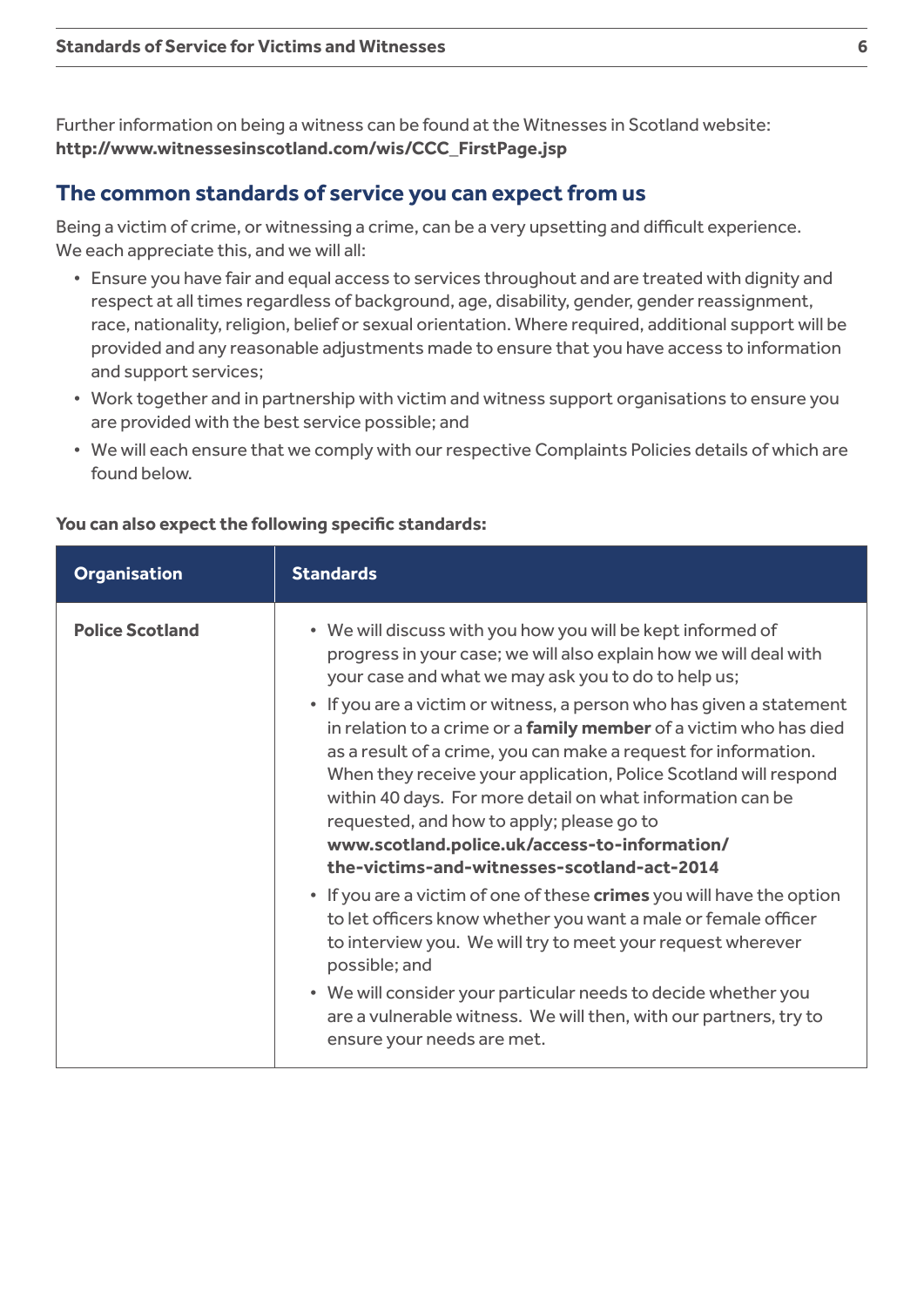| <b>Organisation</b>                                                   | <b>Standards</b>                                                                                                                                                                                                                                                                                                                                                                                                                                                                                                                                                                                                                                                                                                                                                                                                                                                                                                                      |
|-----------------------------------------------------------------------|---------------------------------------------------------------------------------------------------------------------------------------------------------------------------------------------------------------------------------------------------------------------------------------------------------------------------------------------------------------------------------------------------------------------------------------------------------------------------------------------------------------------------------------------------------------------------------------------------------------------------------------------------------------------------------------------------------------------------------------------------------------------------------------------------------------------------------------------------------------------------------------------------------------------------------------|
| <b>Crown Office and</b><br><b>Procurator Fiscal</b><br><b>Service</b> | • We will treat you fairly and with respect, we will listen to you<br>through our Complaints and Feedback Policy and the review<br>of our decisions and we will communicate with you clearly and<br>effectively;<br>• We will make sure that you have access to the relevant and<br>appropriate information that you are entitled to and in situations<br>where we cannot provide that information we will explain the<br>reasons why;<br>• We will ensure that you are given the help you need to give<br>evidence in court. We will assess your vulnerability, explain<br>the special measures available to you under the law and when<br>available apply for you to be supported with the appropriate<br>special measures; and<br>• We will take decisions in cases reported to us in line with our<br>prosecution code and continue to review the training needs of<br>our staff to ensure that they have the appropriate skills. |
| <b>The Scottish Courts</b><br>and Tribunals Service                   | • If you are a witness, we will update you on the progress of the<br>court case at least once per hour and advise you when you can<br>leave the court;<br>• We will provide separate waiting rooms for prosecution and<br>defence witnesses, and access to refreshments;<br>• If you are entitled to give your evidence to court by live TV link,<br>we will meet you on the day and explain the process for giving<br>your evidence to court;<br>• We will respond to requests received on behalf of witnesses, for<br>court familiarisation visits, within 3 working days of receipt; and<br>• If you want to know what support is available to you when you<br>arrive at court, we will direct you to the Witness Service or other<br>support services which are present in the court building.                                                                                                                                    |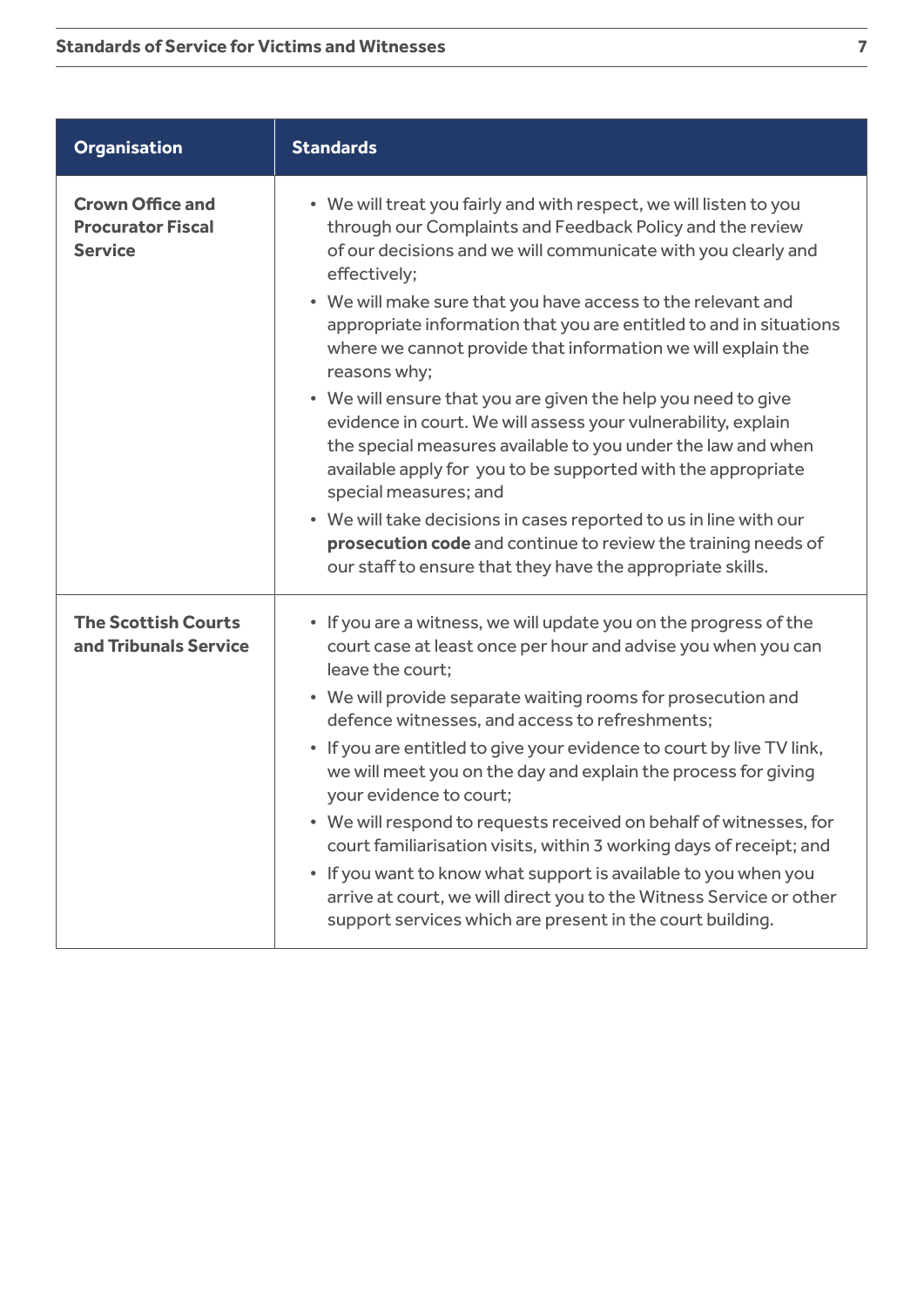| <b>Organisation</b>                      | <b>Standards</b>                                                                                                                                                                                                                                                                                                             |
|------------------------------------------|------------------------------------------------------------------------------------------------------------------------------------------------------------------------------------------------------------------------------------------------------------------------------------------------------------------------------|
| <b>Scottish Prison</b><br><b>Service</b> | • For those who have joined the Victim Notification Scheme (VNS),<br>information that you are entitled to receive under section 16(3)<br>of the Criminal Justice (Scotland) Act 2003 will be provided to you<br>by the Scottish Prison Service (SPS) within 48 working hours.<br>This consists of the following:             |
|                                          | • The date of the prisoner's release (other than being granted<br>temporary release);                                                                                                                                                                                                                                        |
|                                          | • If the prisoner dies, his date of death;                                                                                                                                                                                                                                                                                   |
|                                          | • If the prisoner has been transferred out of our custody;                                                                                                                                                                                                                                                                   |
|                                          | • That the prisoner is, for the first time, entitled to be<br>considered for temporary release;                                                                                                                                                                                                                              |
|                                          | • That the prisoner is unlawfully at large; or                                                                                                                                                                                                                                                                               |
|                                          | • That the prisoner who was released or was unlawfully at large<br>has been returned to custody.                                                                                                                                                                                                                             |
|                                          | • If you write to SPS about any matter concerning the Victim<br>Notification Scheme, they will respond within 10 working days.                                                                                                                                                                                               |
|                                          | • Where a telephone enquiry cannot be answered by SPS at the<br>time, they will call you back within one working day.                                                                                                                                                                                                        |
|                                          | • For those of you who have joined the Victim Notification Scheme,<br>and have expressed a desire to make representations in relation<br>to licence conditions under section 17 of the Criminal Justice<br>(Scotland) Act 2003, SPS will write to you no less than 2 weeks<br>before any decision will be taken for release: |
|                                          | • On Home Detention Curfew; or                                                                                                                                                                                                                                                                                               |
|                                          | • On the first occasion that the prisoner is considered for<br>temporary release.                                                                                                                                                                                                                                            |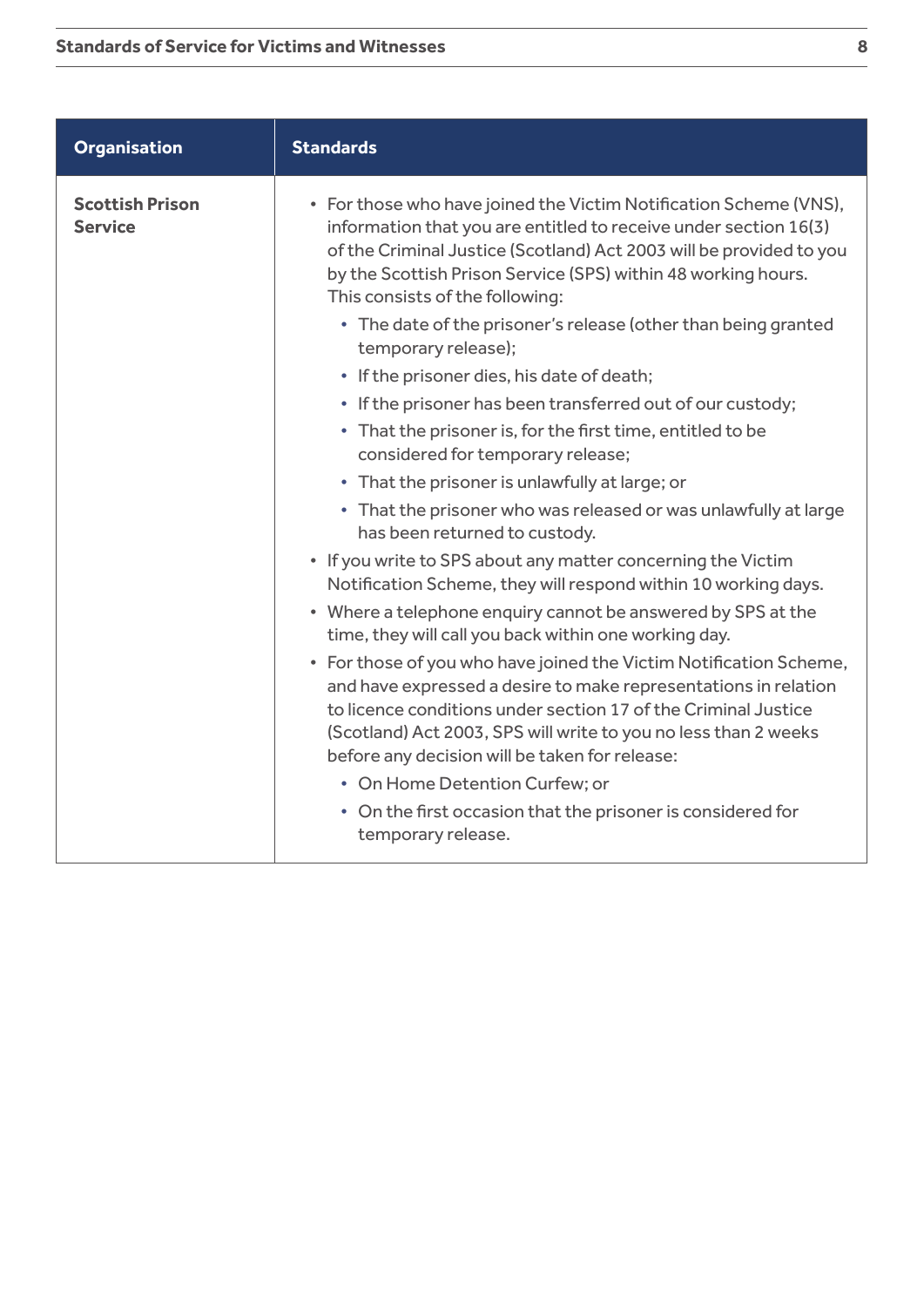| <b>Organisation</b>                        | <b>Standards</b>                                                                                                                                                                                                                                                                                                                                                                                                                                                                                                                                                                                                                                                                                                                                                                                                                                                                                                                                                                                                                                                                                                                                                                                                                                                                                                                                                                                                                                                                                                                                                                                                                                                                                                                                                                                                                                                                                                                                                                                                                                                                                                                |
|--------------------------------------------|---------------------------------------------------------------------------------------------------------------------------------------------------------------------------------------------------------------------------------------------------------------------------------------------------------------------------------------------------------------------------------------------------------------------------------------------------------------------------------------------------------------------------------------------------------------------------------------------------------------------------------------------------------------------------------------------------------------------------------------------------------------------------------------------------------------------------------------------------------------------------------------------------------------------------------------------------------------------------------------------------------------------------------------------------------------------------------------------------------------------------------------------------------------------------------------------------------------------------------------------------------------------------------------------------------------------------------------------------------------------------------------------------------------------------------------------------------------------------------------------------------------------------------------------------------------------------------------------------------------------------------------------------------------------------------------------------------------------------------------------------------------------------------------------------------------------------------------------------------------------------------------------------------------------------------------------------------------------------------------------------------------------------------------------------------------------------------------------------------------------------------|
| <b>Parole Board for</b><br><b>Scotland</b> | • If you are registered for part 2 of the Victim Notification Scheme,<br>we will take account of your representations alongside other<br>relevant information when deciding whether to approve release.<br>Victim Support Scotland may be able to help you prepare your<br>representations (contact number 0345 603 9213);<br>• If you are registered for part 2 of the Victim Notification Scheme,<br>we will tell you when the Parole Board has made its decision.<br>You will be offered the option of being told by telephone and, if<br>release is granted, we will tell you about any licence conditions<br>that are relevant to you. If you prefer to receive a letter, we will<br>send this by first-class post within one day of the Parole Board's<br>decision;<br>• If you are registered for part 2 of the Victim Notification Scheme,<br>we will give you the opportunity, where the prisoner has been<br>given a life sentence, of making your representations in person to<br>a member of the Parole Board (the Parole Board member will not<br>be part of the Tribunal considering the prisoner's case). Please<br>note that the meeting with the member of the Parole Board will<br>normally take place between 12 and 8 weeks before the date<br>set for the Tribunal and will not normally be at your home. The<br>meeting will be at a time that is suitable for you;<br>• We will answer your letters, emails or telephone calls promptly.<br>We will answer your letters or emails within 5 working days. If we<br>are not able to fully answer your telephone enquiry at the time of<br>your call, we will arrange to call you back; and<br>• We will normally contact you by letter clearly stating why we<br>are contacting you and, if there is any action that we need you<br>to take, we will set that out clearly. If we need to contact you by<br>telephone, we will check that it is convenient for you to discuss<br>the matter and we will explain why we are contacting you and, if<br>there is any action that we need you to take, we will tell you what<br>that is and why it is required. |
|                                            |                                                                                                                                                                                                                                                                                                                                                                                                                                                                                                                                                                                                                                                                                                                                                                                                                                                                                                                                                                                                                                                                                                                                                                                                                                                                                                                                                                                                                                                                                                                                                                                                                                                                                                                                                                                                                                                                                                                                                                                                                                                                                                                                 |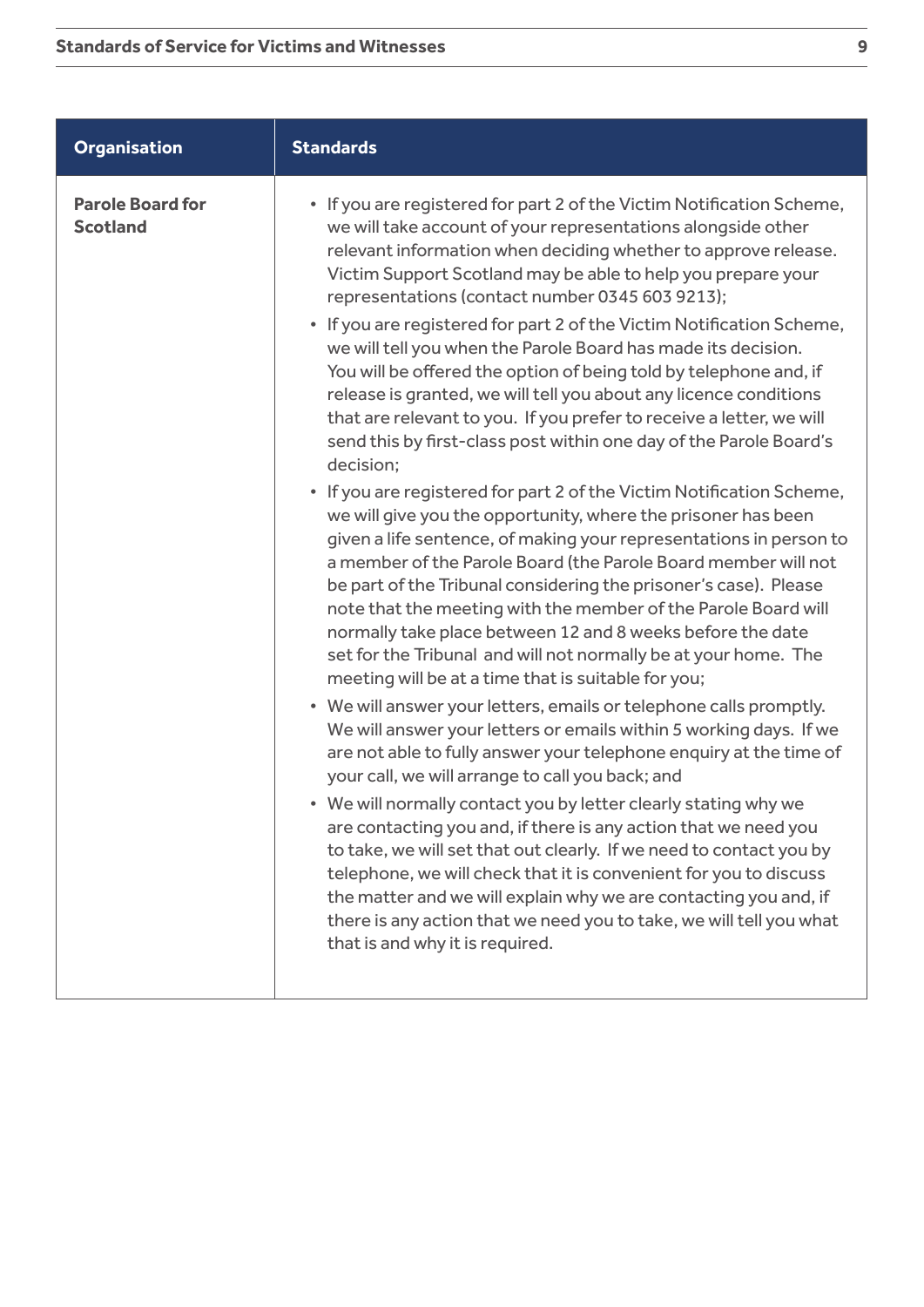# **What to do if you are not happy with our standard of service – How to complain**

Police Scotland, the Crown Office and Procurator Fiscal Service, the Scottish Courts and Tribunals Service, the Scottish Prison Service and the Parole Board for Scotland, are committed to delivering the highest standards of service to you. We know that sometimes things go wrong and we will try to put things right if that happens. If you are not happy with the service you have received from one of these organisations, it is important that you let them know.

If the matter cannot be resolved, you should be offered information about the relevant complaints procedure, so that you can raise your concerns formally. Your complaint will be taken seriously and will be dealt with quickly and effectively, you should be able to complain without fear of victimisation. Details of where to make a complaint for each organisation are found below:

# **POLICE SCOTLAND**

#### **[www.scotland.police.uk](http://www.scotland.police.uk)**

- Complete our online complaint form;
- Write to

Professional Standards Department Police Headquarters Scotland P.O. Box 21184 Alloa, FK10 9DE;

- Dial 101 and make a report of your complaint over the telephone; or
- Attend at a police station in person.

# **THE SCOTTISH COURTS AND TRIBUNALS SERVICE**

#### **www.scotcourtstribunals.gov.uk**

Our complaints procedure sets out how we will investigate and deal with your complaint and the timescales involved. The complaints procedure can be accessed:

- by clicking the Complaints and Feedback link on the home page of the SCTS website (above), or
- by requesting a copy from your local court.

# **CROWN OFFICE AND PROCURATOR FISCAL SERVICE**

#### **[www.copfs.gov.uk/about-us/comments-complaints](http://www.copfs.gov.uk/about-us/comments-complaints)**

You can email **[RIU@copfs.gsi.gov.uk](mailto:RIU%40copfs.gsi.gov.uk?subject=)** or write to:

Response and Information Unit Crown Office and Procurator Fiscal Service 25 Chambers Street Edinburgh EH1 1LA

From a landline, you can phone 0844 561 3000

From a mobile, you can phone 01389 739 557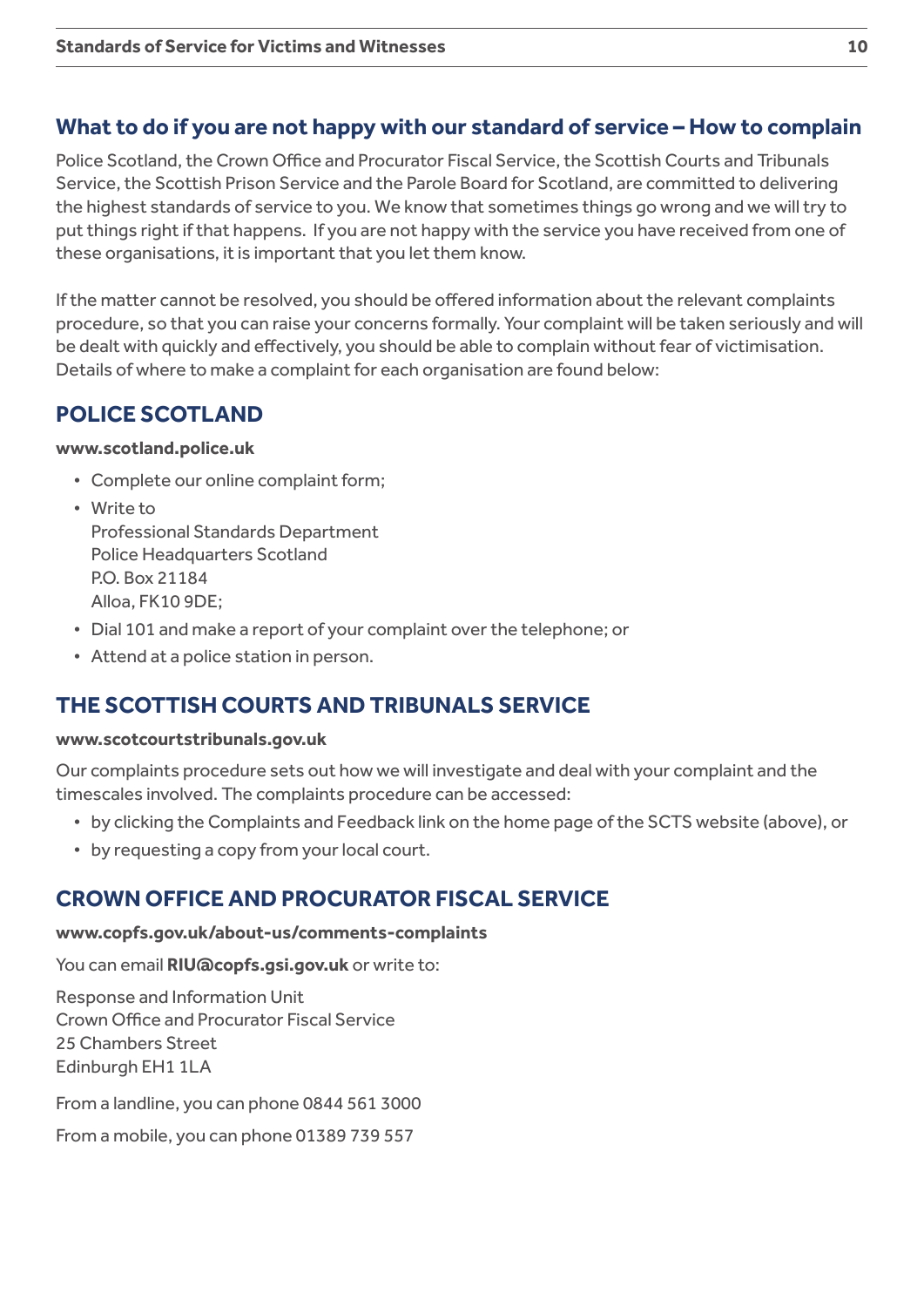# **SCOTTISH PRISON SERVICE**

#### **[www.sps.gov.uk](http://www.sps.gov.uk)**

- In person to the VNS Department at the SPS;
- By phone: 01312448745;
- By writing to: Victim Notification Scheme Room G14 Calton House Edinburgh EH12 9HW; or
- By e-mail to **[vns@sps.pnn.gov.uk](mailto:mailto:vns%40sps.pnn.gov.uk?subject=)**

Please make it clear that you want the matter to be treated as a complaint. It will help us if you give as much background information as you can, for example why you are dissatisfied and your VNS reference number.

# **THE PAROLE BOARD FOR SCOTLAND**

#### **[www.scottishparoleboard.gov.uk](http://www.scottishparoleboard.gov.uk)**

You can either write to the Chief Executive at the address on our letter or telephone on the phone number on our letter. We will acknowledge your complaint within 3 working days and will normally discuss the matter with you before writing to you within 20 working days to let you know the outcome. You can find out how to make a formal complaint [here](http://www.scottishparoleboard.gov.uk/page/complaints_procedure).

#### **Taking the matter further**

If you consider that Police Scotland, the Crown Office and Procurator Fiscal Service, the Scottish Court Service, the Scottish Prison Service or the Parole Board for Scotland have not dealt with your complaint satisfactorily, you can ask the Scottish Public Services Ombudsman to adjudicate. You can contact them by telephoning 0800 377 7330 or at the following address: SPSO, Freepost EH641, Edinburgh EH3 0BR.

#### **Who you can contact for support or advice**

You can find further support, advice and guidance for victims here: **<http://www.victimsofcrimeinscotland.org.uk/>**

You can find further support, advice and guidance for witnesses here: **[http://www.witnessesinscotland.com/wis/CCC\\_FirstPage.jsp](http://www.witnessesinscotland.com/wis/CCC_FirstPage.jsp)**